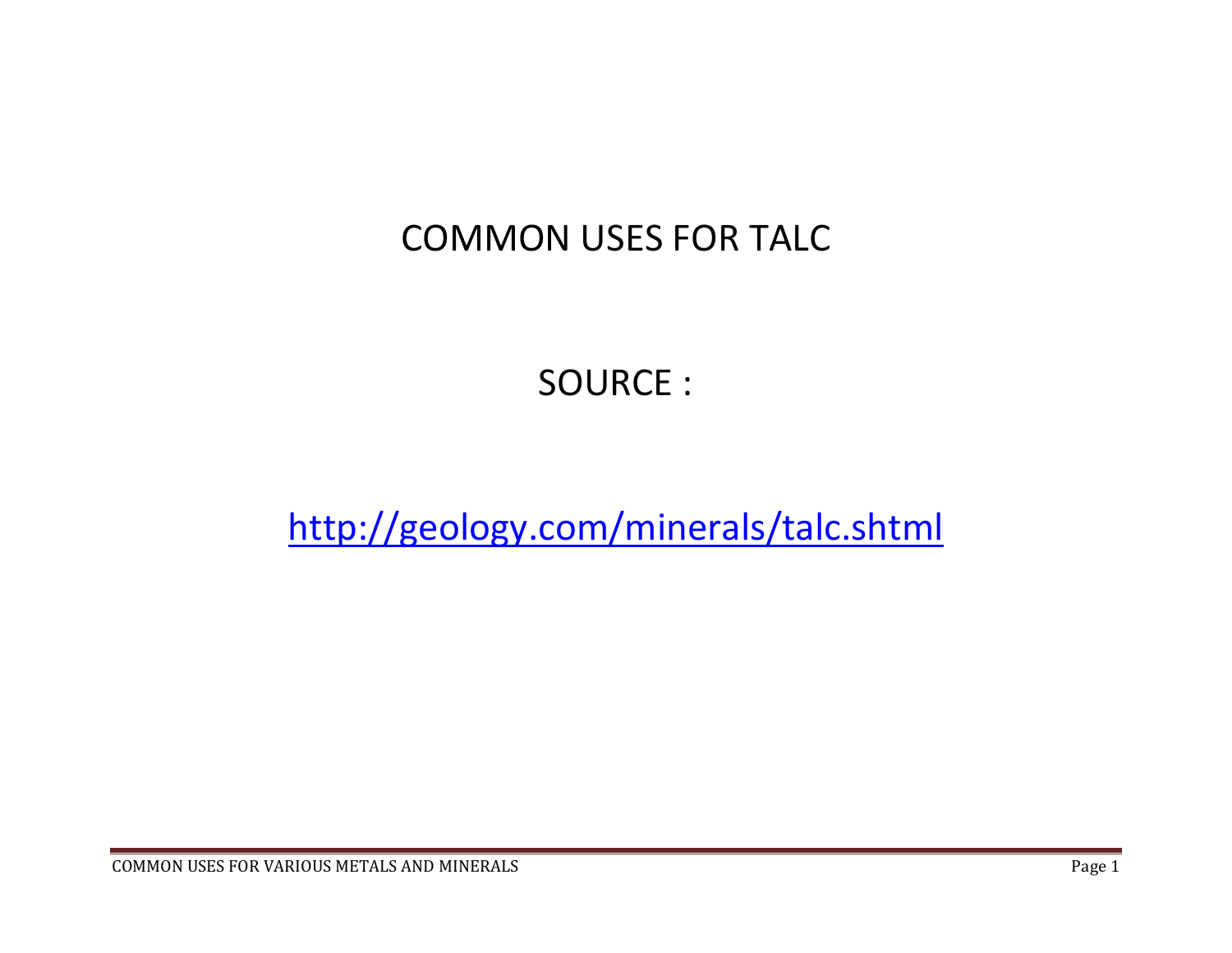| Metal | <b>Uses</b>                                                                                                                                                                                                                                                                                                                                                                                                                                                                                                                        |
|-------|------------------------------------------------------------------------------------------------------------------------------------------------------------------------------------------------------------------------------------------------------------------------------------------------------------------------------------------------------------------------------------------------------------------------------------------------------------------------------------------------------------------------------------|
| Talc  | <b>Talc in Plastics</b>                                                                                                                                                                                                                                                                                                                                                                                                                                                                                                            |
|       | In 2011, about 26% of the talc consumed in the United States was used in the manufacturing of<br>plastics. It is mainly used as a filler. The platy shape of talc particles can increase the stiffness of<br>products such as polypropylene, vinyl, polyethylene, nylon and polyester. It can also increase the heat<br>resistance of these products and reduce shrinkage. Where the plastic is extruded in the manufacturing<br>process talc's very low hardness produces less abrasion on equipment than harder mineral fillers. |
|       | <b>Talc in Ceramics</b>                                                                                                                                                                                                                                                                                                                                                                                                                                                                                                            |
|       | In the United States in 2011, about 17% of the talc consumed was used in the manufacturing of<br>ceramics products such as bathroom fixtures, ceramic tile, pottery and dinnerware. When used as a<br>filler in ceramics, talc can improve the firing characteristics of the greenware and the strength of the<br>finished product.                                                                                                                                                                                                |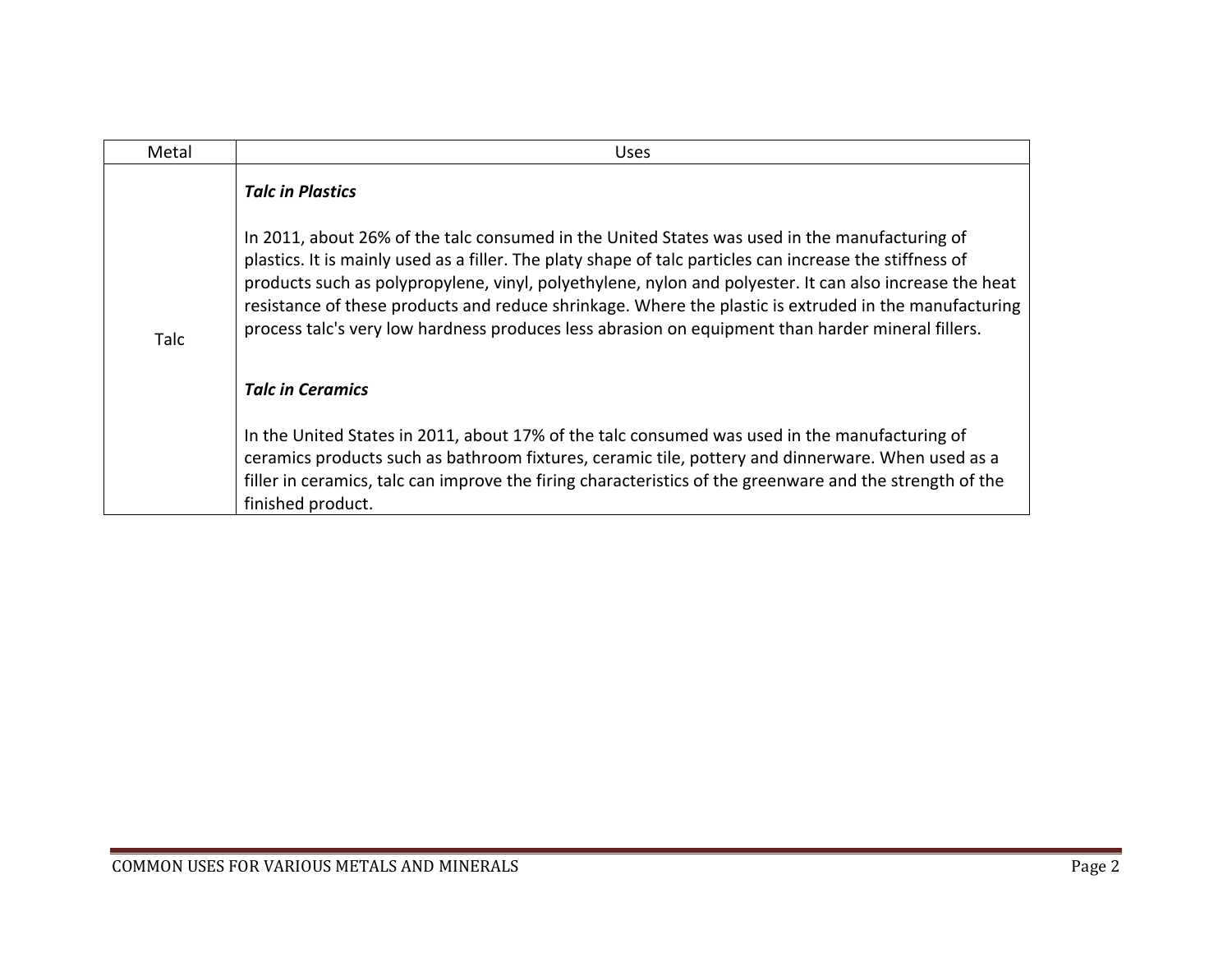| Metal | <b>Uses</b>                                                                                                                                                                                                                                                                                                                                                                                                                                                                                                                                                                                                          |
|-------|----------------------------------------------------------------------------------------------------------------------------------------------------------------------------------------------------------------------------------------------------------------------------------------------------------------------------------------------------------------------------------------------------------------------------------------------------------------------------------------------------------------------------------------------------------------------------------------------------------------------|
|       | <b>Talc in Paint</b>                                                                                                                                                                                                                                                                                                                                                                                                                                                                                                                                                                                                 |
| Talc  | Most paints are suspensions of mineral particles in a liquid. The liquid portion of the paint facilitates<br>application but after the liquid evaporates the mineral particles remain on the wall. Talc is used as an<br>extender and filler in paints. The platy shape of talc particles improves the suspension of solids in the<br>can and helps the liquid paint adhere to a wall without sagging.                                                                                                                                                                                                               |
|       | Powdered talc is a very bright white color. This makes talc an excellent filler in paint because it<br>simultaneously serves to whiten and brighten the paint. Talc's low hardness is valued because it<br>causes less abrasion damage on spray nozzles and other equipment when paint is applied. In 2011,<br>about 16% of the talc consumed in the United States was used to make paint.                                                                                                                                                                                                                           |
|       | <b>Talc in Paper</b>                                                                                                                                                                                                                                                                                                                                                                                                                                                                                                                                                                                                 |
|       | Most papers are made from a pulp of organic fibers. This pulp is made from wood, rags and other<br>organic materials. Finely-ground mineral matter is added to the pulp to serve as a filler. When the<br>pulp is rolled into thin sheets the mineral matter fills spaces between the pulp fibers, resulting in a<br>paper with a much smoother writing surface. Talc as a mineral fillers can improve the opacity,<br>brightness and whiteness of the paper. Talc also can also improve the paper's ability to absorb ink. In<br>2011, the paper industry consumed about 16% of the talc used in the United States. |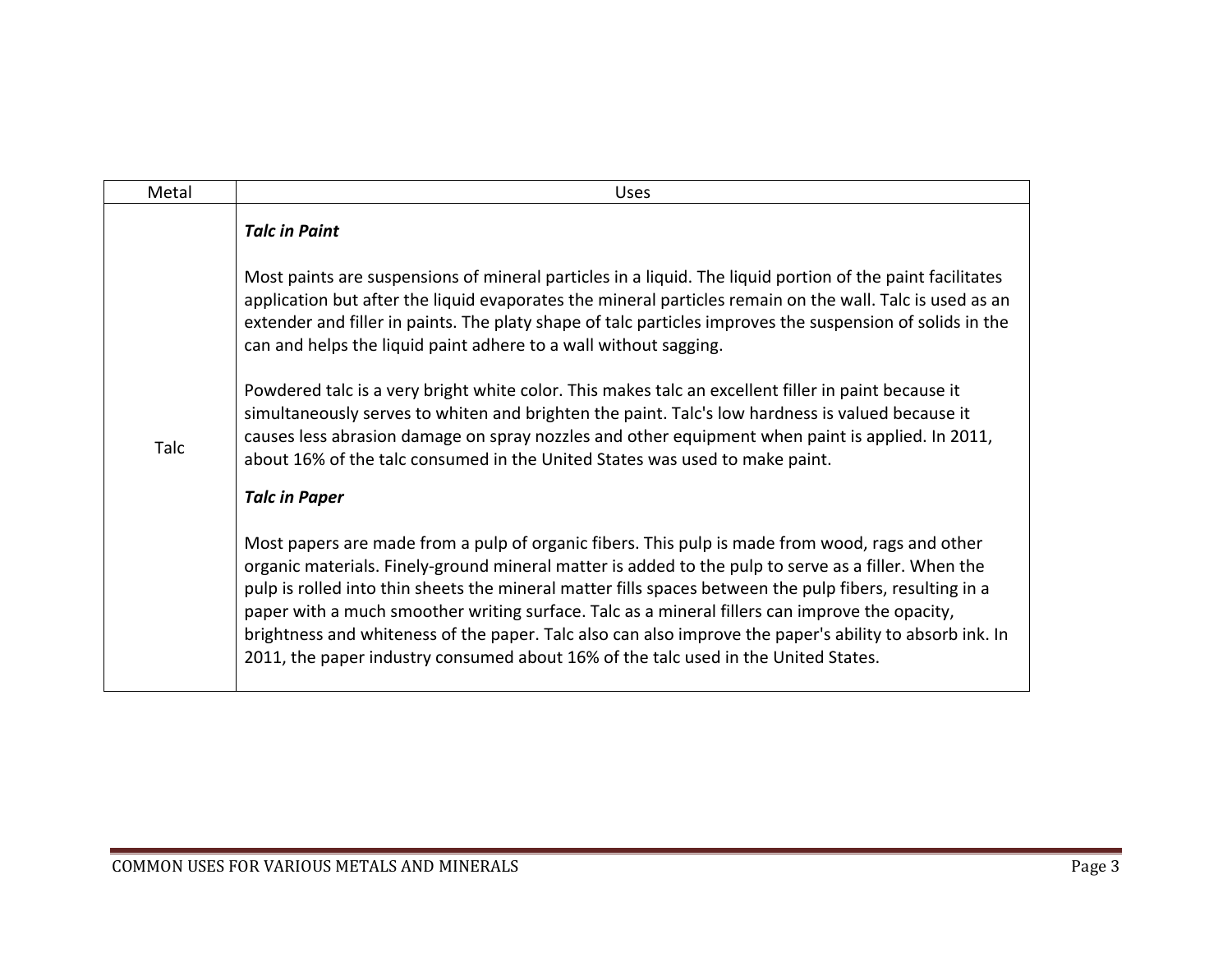| Metal | <b>Uses</b>                                                                                                                                                                                                                                                                                                                                                                                                             |
|-------|-------------------------------------------------------------------------------------------------------------------------------------------------------------------------------------------------------------------------------------------------------------------------------------------------------------------------------------------------------------------------------------------------------------------------|
| Talc  | <b>Talc in Cosmetics and Antiperspirants</b>                                                                                                                                                                                                                                                                                                                                                                            |
|       | Finely ground talc is used as the powder base of many cosmetic products. The tiny platelets of a talc<br>powder readily adhere to the skin but can be washed off easily. Talc's softness allows it to be applied<br>and removed without causing skin abrasion.                                                                                                                                                          |
|       | Talc also has the ability to absorb oils and perspiration produced by human skin. The ability of talc to<br>absorb moisture, absorb odor, adhere to the skin, serve as a lubricant and produce an astringent<br>effect in contact with human skin make it an important ingredient in many antiperspirant. In 2011,<br>about 7% of the talc consumed in the United States was used to make cosmetics and antiperspirant. |
|       | Talc and asbestos occur naturally and may occur in close proximity in some metamorphic rocks.<br>Studies published in the 1960's and 1970's identified health concerns about the use of talc that<br>contains asbestos in some cosmetic products.                                                                                                                                                                       |
|       | According to the FDA, "These studies have not conclusively demonstrated such a link, or if such a link<br>existed, what risk factors might be involved." To address these concerns talc mining sites are now<br>carefully selected and ores are carefully processed to avoid the presence of asbestos in talc destined<br>for use in the cosmetics industry.                                                            |
|       | <b>Talc in Roofing Materials</b>                                                                                                                                                                                                                                                                                                                                                                                        |
|       | Talc is added to the asphaltic materials used to make roofing materials to improve their weather<br>resistance. It is also dusted onto the surface of roll roofing and shingles to prevent sticking. In 2011,<br>about 6% of the talc consumed in the United States was used to manufacture roofing materials.                                                                                                          |